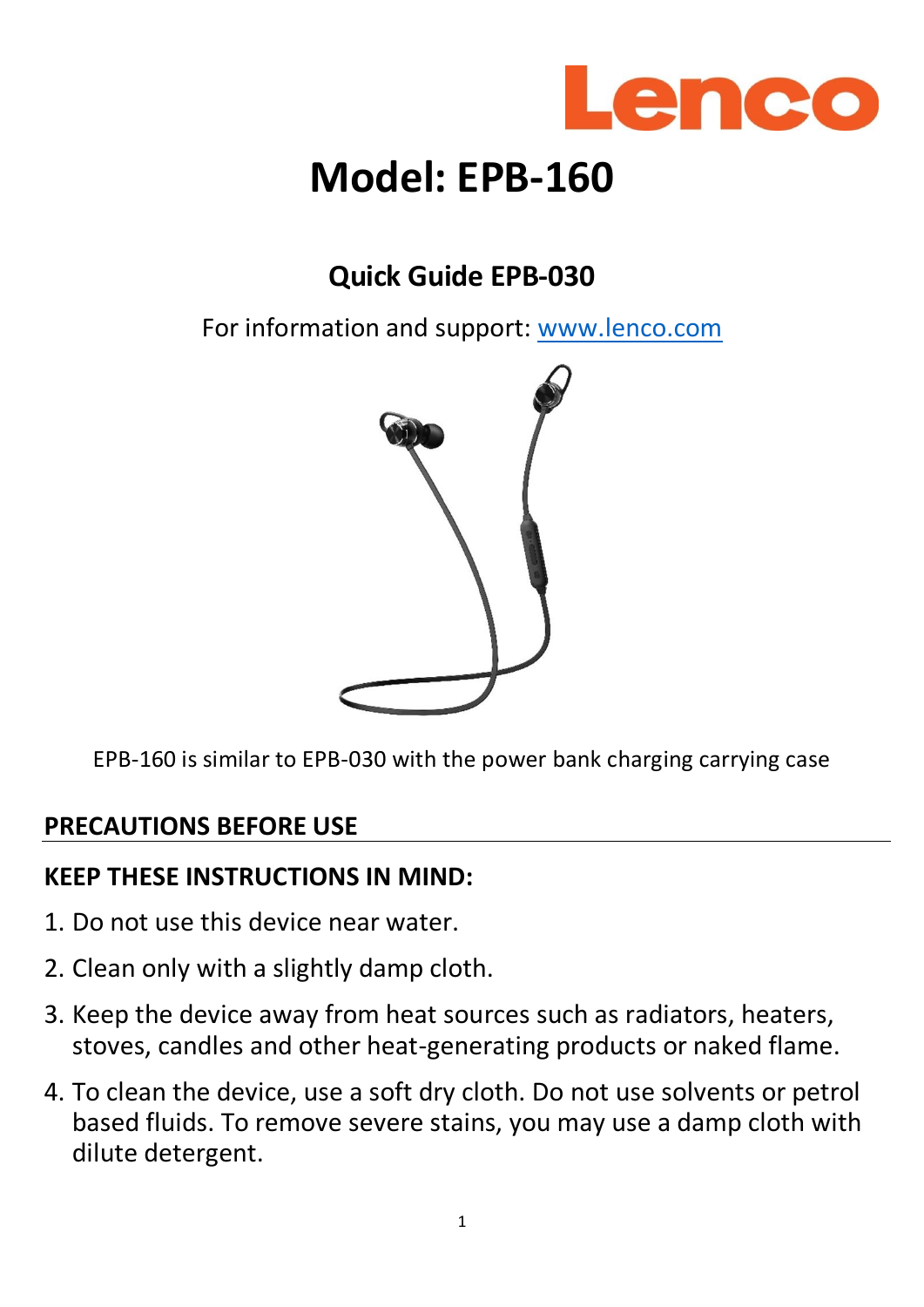- 5. If the unit works with battery, Battery shall not be exposed to excessive heat such as sunshine, fire or the like.
- 6. Attention should be drawn to the environmental aspects of battery disposal.
- 7. Refer all servicing to qualified service personnel. Servicing is required when the apparatus has been damaged in any way, such as the power supply cord or the plug, when liquid has been spilled or objects have fallen into the apparatus, when the apparatus has been exposed to rain or moisture, does not operate normally, or has been dropped.
- 8. Prolonged exposure to loud sounds from personal music players may lead to temporary or permanent hearing loss.

#### **INSTALLATION**

- Unpack all parts and remove protective material.
- \*Do not connect the unit to the mains before checking the mains voltage and before all other connections have been made.
- You can download the complete manual on our website [www.lenco.com](http://www.lenco.com/)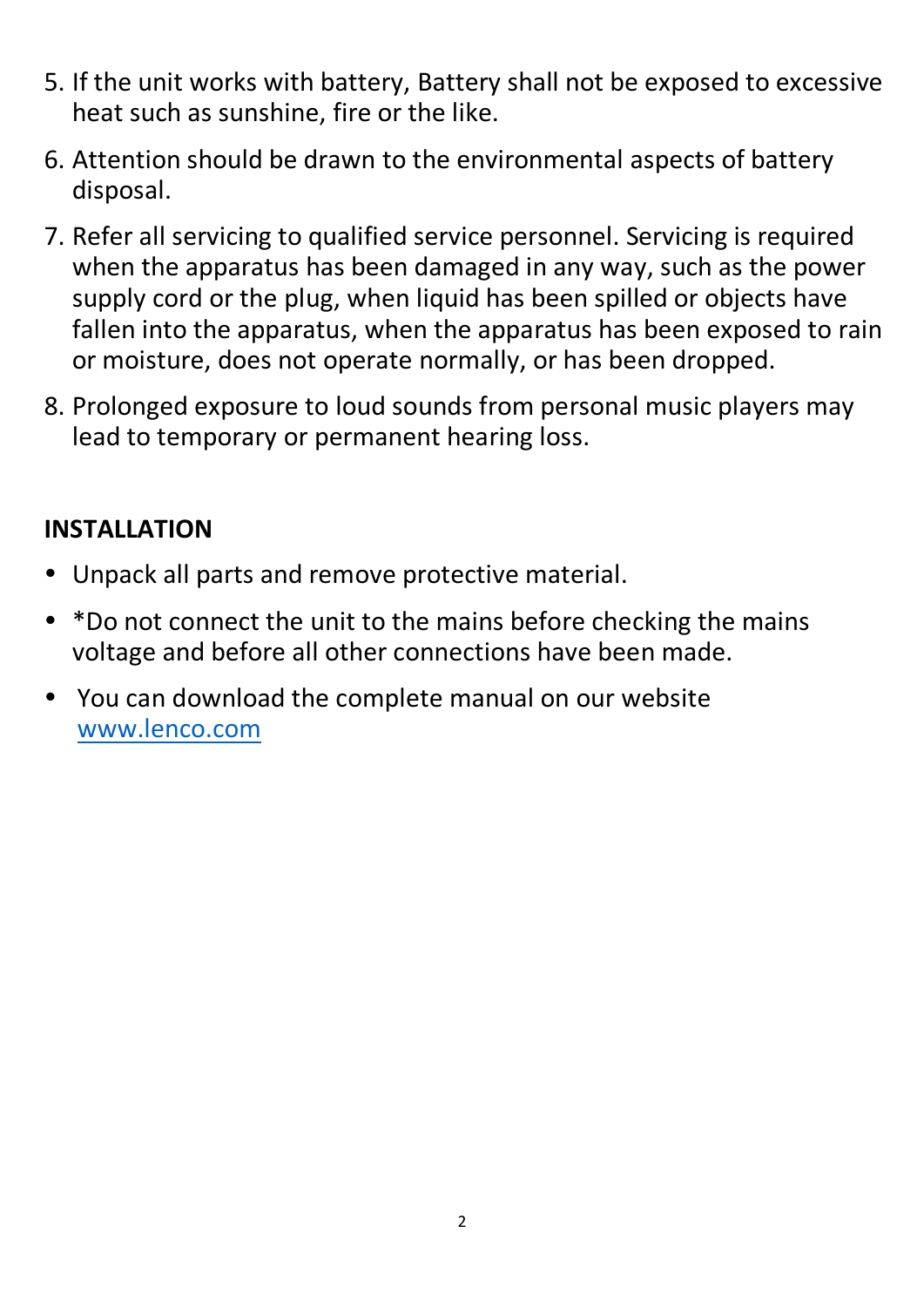# **Mix and match for a perfect fit and audio performance**





## **1. Charging**

Charge the earphone 2-3 hours before first use with the included Micro USB cable. The indication LED will change from red to blue when it is fully charged.

## **2. Pairing**

Long press (3 sec) " $\sum$ " the button to turn on the earphone. The LED indication will change from flashing blue to flashing red blue alternately, the earphone is ready to be paired with your Bluetooth device

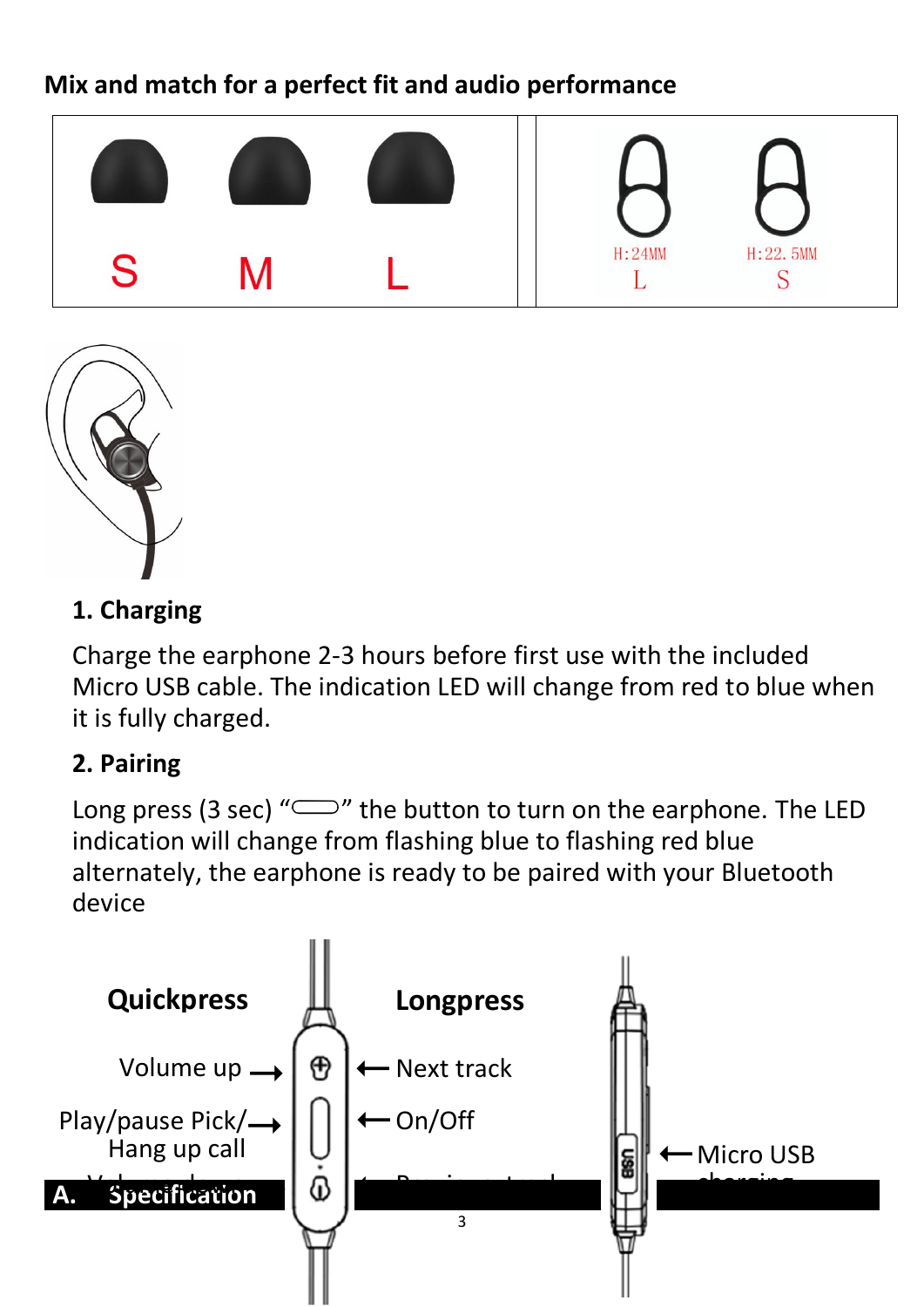| Bluetooth                | Specification                                    | V <sub>5.0</sub>            |
|--------------------------|--------------------------------------------------|-----------------------------|
|                          | <b>Supported Profile</b>                         | A2DP, AVRCP, HFP, HSP       |
|                          | <b>Connection Distance</b>                       | In 10 meters (open<br>area) |
| <b>Built-In Battery</b>  | Lithium 3.7V, 100mAh, charging time 1.5<br>hours |                             |
|                          | Playing Time: up to 9 Hours                      |                             |
| <b>Power Source</b>      | <b>Micro USB Port</b>                            |                             |
|                          | PC's USB port Power or DC 5V, 500mA              |                             |
| Audio                    | <b>Output Power</b>                              | 3Mw (RMS)                   |
|                          | <b>Frequency Response</b>                        | 20Hz to 20,000Hz            |
| Operating<br>Temperature | 0 to $40^{\circ}$ C                              |                             |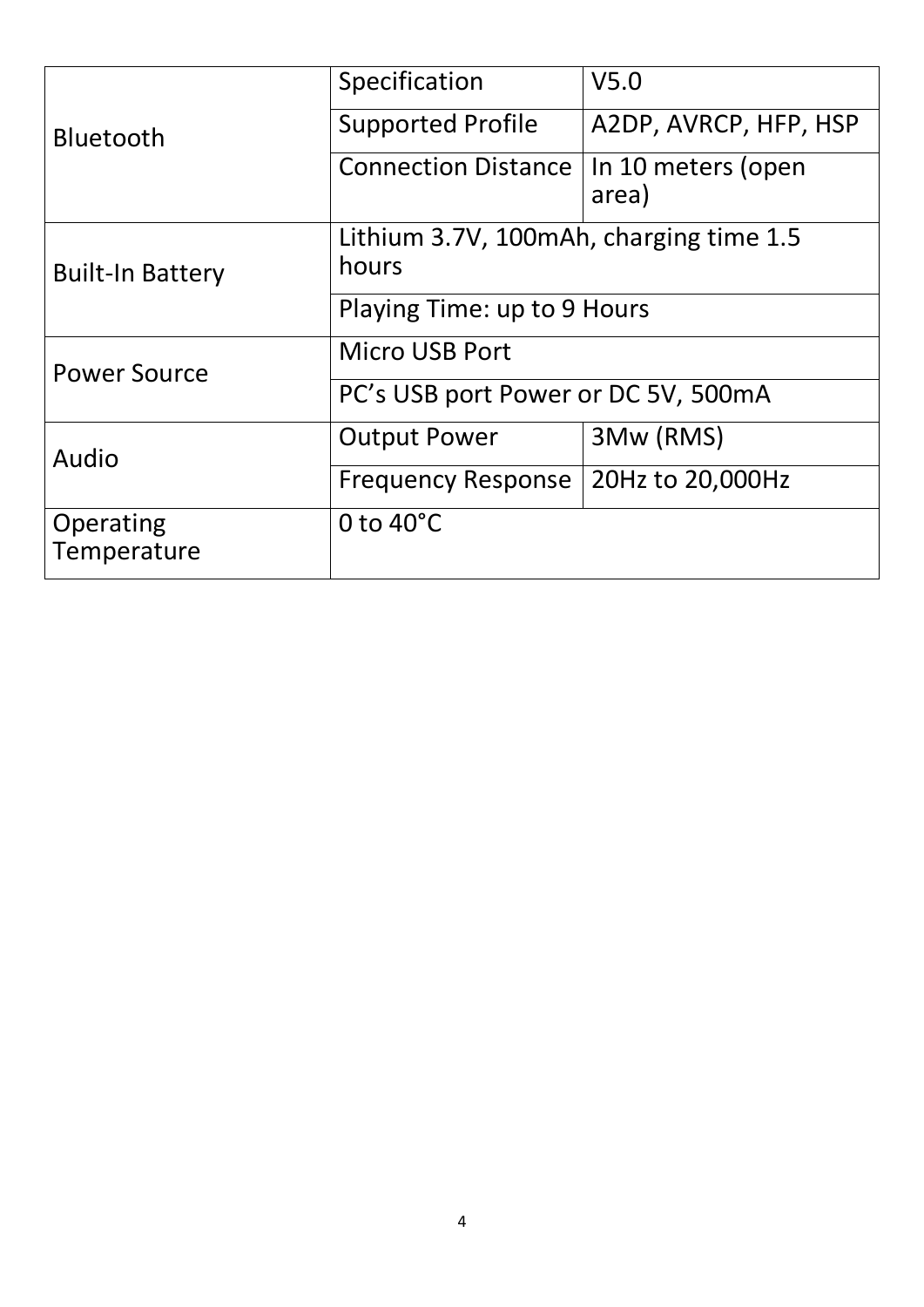# **Quick guide Lenco PBC-10**

Download the full instruction manual on [www.lenco.com](http://www.lenco.com/)

#### **A. Product Layout**



- **(1) USB-A port (Output 2,5V 0.5A)**
- **(2) Battery status LEDs**
- **(3) Micro USB port (Input)**
- **(4) Battery Check Button**
- **(5) Storage Mesh Bag**
- **(6) Storage Space**
- **(7) Micro-USB cable (output 1, 5V 0.2A)**
- **(8) Hand Strap**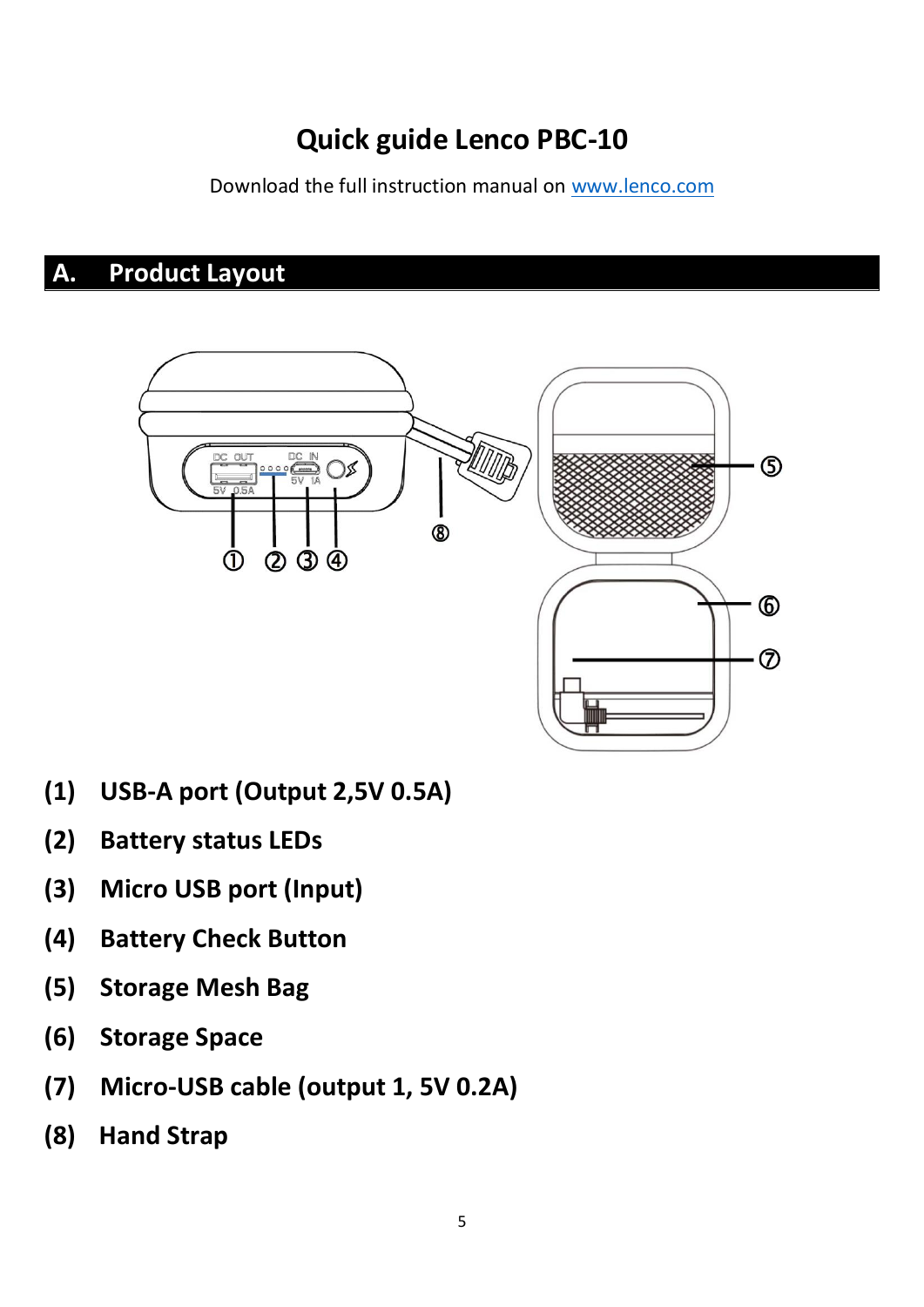## **B. Charge the PBC-10**



## **C. Charging your device**

1. USB-A port (Output 2: 5V 0.5A)



2. Micro USB-cable, installed inside the PBC-10 (Output 1: 5V 0.2A)

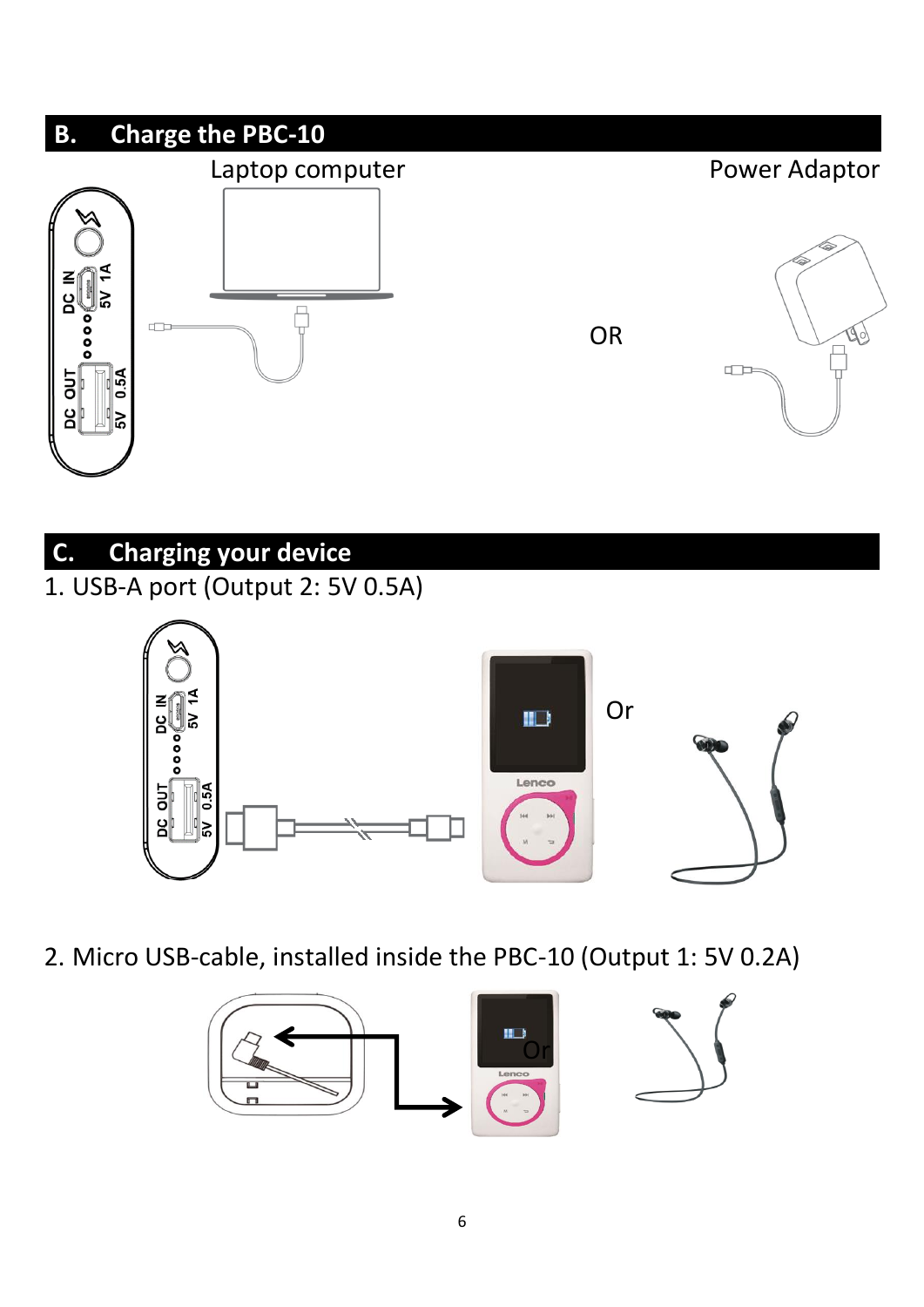#### **Guarantee**

Lenco offers service and warranty in accordance to European law, which means that in case of repairs (both during and after the warranty period) you should contact your local dealer.

Important note: It is not possible to send products that need repairs to Lenco directly.

Important note: If this unit is opened or accessed by a non-official service center in any way, the warranty expires.

This device is not suitable for professional use. In case of professional use, all warranty obligations of the manufacturer will be voided.

#### **Disclaimer**

Updates to Firmware and/or hardware components are made regularly. Therefore some of the instruction, specifications and pictures in this documentation may differ slightly from your particular situation. All items described in this guide for illustration purposes only and may not apply to particular situation. No legal right or entitlements may be obtained from the description made in this manual.

## **Disposal of the Old Device**